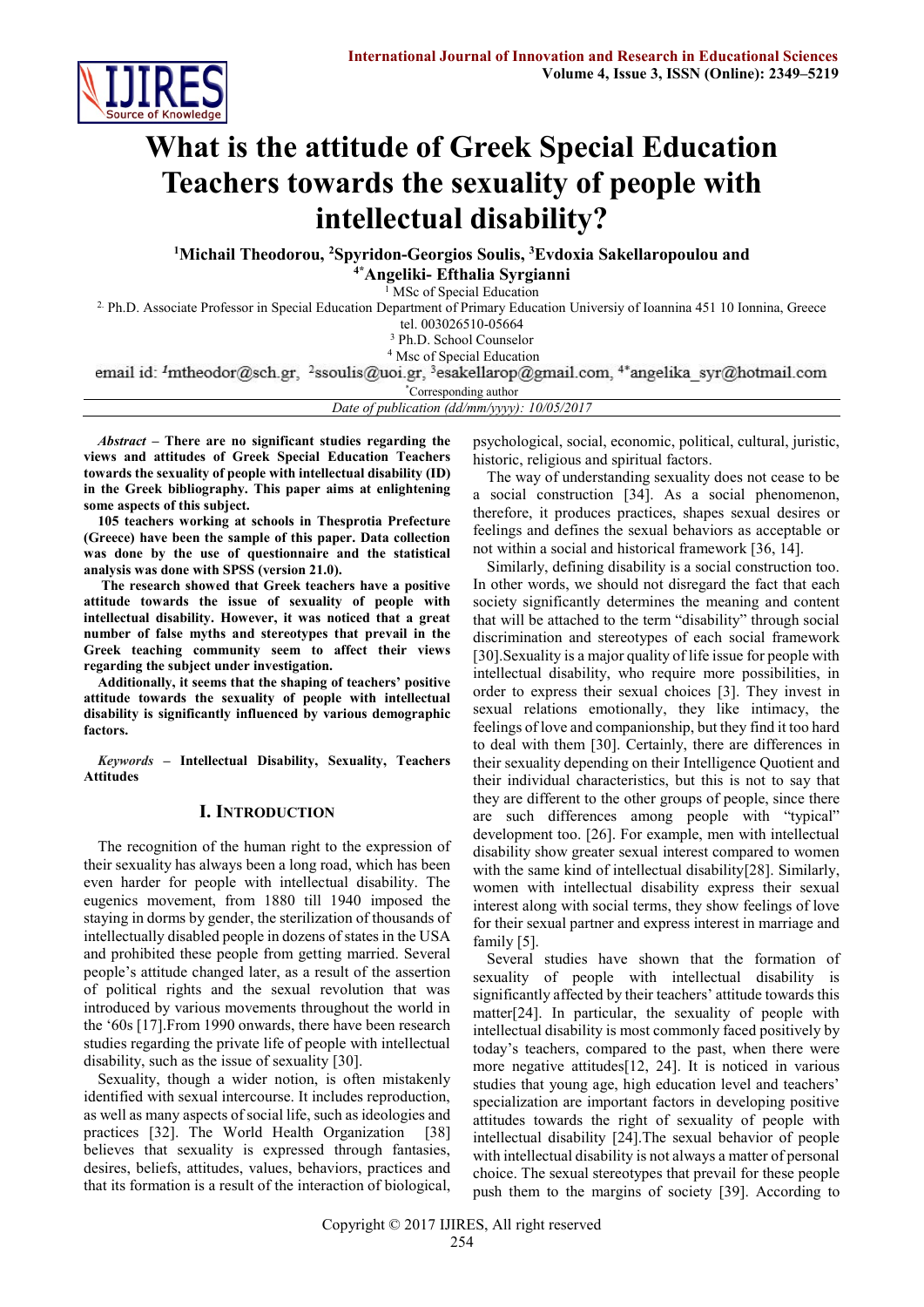

widespread myths, people with intellectual disability appear to either have uncontrollable libido and brutish sexuality or be asexual [4]. Several stereotypes and prejudices regarding the sexuality of people with intellectual disability are based on false conclusions drawn from "inappropriate" behaviors of these people, such as public masturbation. However, it is possible that such behaviors do not occur as a result of excessive sex drive, but, rather, as a result of an attempt to attract others' attention or cover their feelings of boredom and depression [35]. In a Paransky and Zurawin research [29] regarding the reproductive capacity of people with intellectual disability, it is stated that these people have limited reproductive capacity if they have IQ<70, whereas it becomes almost impossible if they have IQ<50. Similarly, in another research, it was noticed that the difficulty or lack of orgasm is a common problem for people with intellectual disability [22].

Another stereotype regarding the sexual behavior of people with intellectual disability is the belief that these people show sexual aggression and that they often commit sexual crimes, compared to rest of the people. However, this belief has been negated by recent research. At this point, it is important to mention that people with intellectual disability are vulnerable to victimization [15, 11]. People with intellectual disability are not sufficiently aware of actions that put their mental and physical integrity at risk, such as rape or harassment. They do not know how to articulate a denial and how to protect themselves from sexual proposals by saying "no" [21, 23].

Homosexual behavior has also been noticed among people with intellectual disability. This occurs mainly as a result of these peoples' institutionalization. In a research, people with intellectual disability themselves were asked to express their opinion about sexual behaviors and it was noticed that 86% of them rejected homosexuality [33, 1].

Behavior towards people with intellectual disability often raises ethical dilemmas, such as the non-consensual sterilization. The human rights of people with intellectual disability have been frequently violated from the time of the phrase "three generations of imbeciles are enough", which was uttered in a USA court during the sterilization announcement, in 1927, till today [19]. It is, therefore, important to sexually educate people with intellectual disability; this education should not only include relevant information and knowledge, but also prepare them for sexual abuse, unwanted pregnancies and sexually transmitted diseases [37]. People with intellectual disability find it hard to buy and use condoms without relevant training [13]. Unfortunately though, the myth that sexual education for people with intellectual disability is useless or even harmful, since it may "push" them to dangerous sexual experimentations, is still prevailing [18]. Within the framework of the above, a research was carried out in order to investigate the attitudes of Greek Special Education Teachers regarding the sexuality of people with intellectual disability. Specifically, we made an attempt to record the views of Special Education Teachers regarding the sexuality and the related to this myths that prevail about people with intellectual disability. Furthermore, we studied

the views of Special Education Teachers regarding the necessity of people with intellectual disability to be sexually educated.

### **II. METHOD**

### *Instrument*

Data collection was done by the use of questionnaire, consisting of 23 questions. 11 questions were related to the sample's demographics. The remaining 12 questions investigated the attitudes and views of Special Education Teachers towards the sexuality and the most widespread myths and stereotypes that prevail in the Greek society regarding the sexuality of people with intellectual disability. 9 out of the 12 were Likert-type questions on a 5-point scale (1-5), where 5 corresponded to complete agreement with the statement, whereas 3 were multiple response questions. At first, a pilot implementation of the questionnaire was conducted, recording questions that led to answers with high standard deviation. After excluding those questions, we developed the final version of the questionnaire, which was used in this research.

#### *Participants*

150 Greek teachers constituted the sample. 47 of them were Special Education Teachers working with students with intellectual disability and these teachers constituted the target group. The remaining 58 were teachers working with students with "typical" development and they constituted the control group. All participants were working at schools in Thesprotia Prefecture (Greece) during the school year 2015-2016.

# *Data Analysis*

SPSS for Windows (version 21.0) was used for the Statistical Analysis of the research data. Variables were analyzed with the descriptive statistics method, calculating the descriptive elements mean, standard deviation and range. In order to investigate the independence of two categorical variables we used the chi-square  $(x^2)$  control.

Nonparametric criteria were used to investigate means difference, since the regularity audit showed that data do not follow normal distribution ( $p<0.05$ ). In particular, the statistical criterion that was used on Special Education Teachers to find whether data is regular or not was the Shapiro-Wilk one, because the sample size was n=47<50. As for teachers working with students with no disability, the Kolmogorov-Smirnov criterion was used, since the sample size was n=58>50. Therefore, in order to investigate the means difference between two categories in terms of a dependent variable we used the nonparametric criterion Mann-Whitney's U. In cases where there were more than two categories (e.g. the variable "age" has 4 categories: 23- 30, 31-40, 41-50, over 51) we used the nonparametric criterion Kruskal-Wallis. In order to analyze multiple response questions, data was entered creating dichotomous variables (0 and 1 data) for each answer (Multiple Response Analysis). The significance level p value was set to 0.05.

# **III. RESULTS**

23.4% of the Special Education Teachers failed to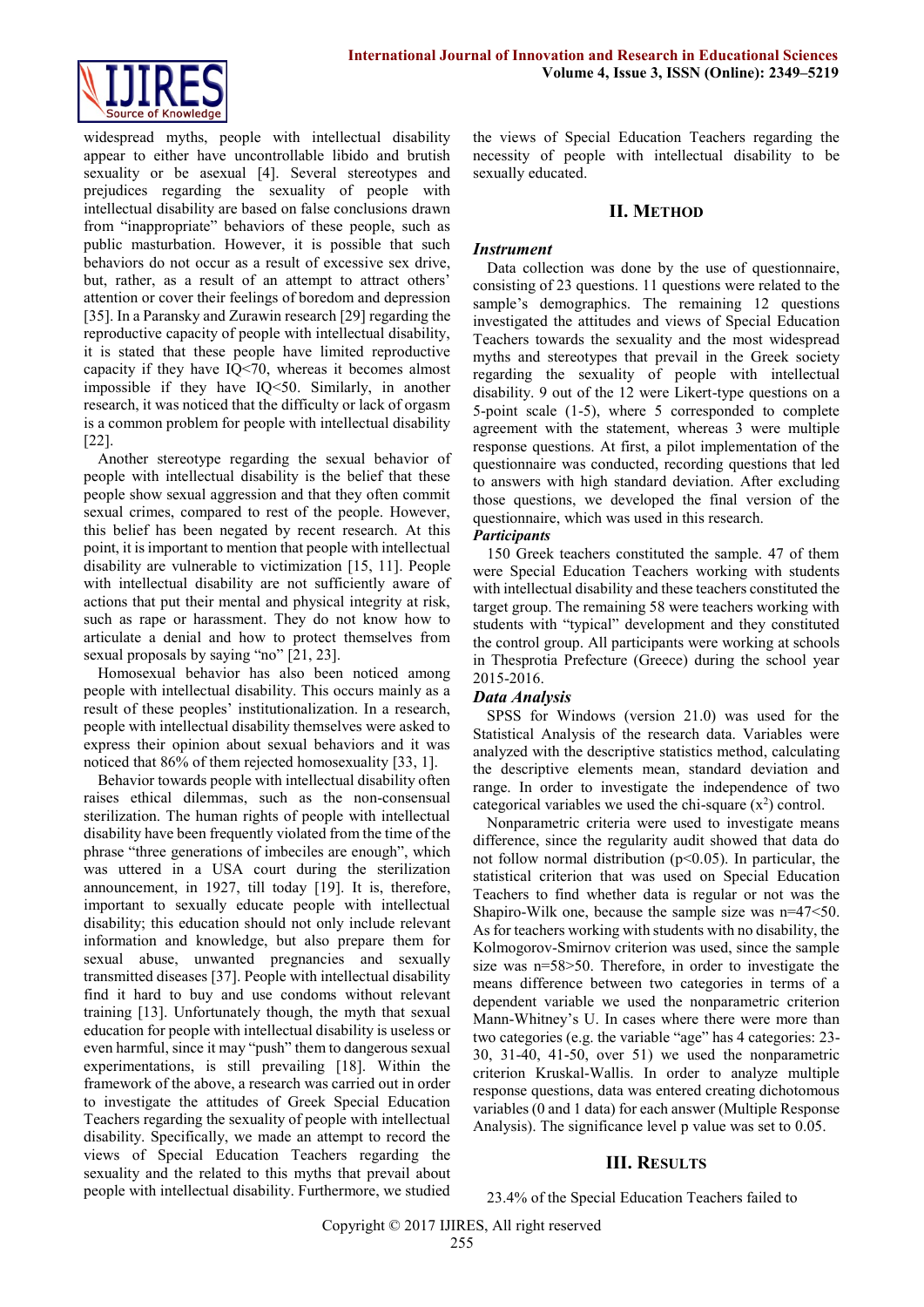

precisely define the term "sexuality" in the relevant question. An increased 25.9% of the teachers working with typically developed students failed to give a proper definition.

Special Education Teachers seem to agree with the statement *"young people with intellectual disability have the right to get married"* (M=3.72). On the other hand, fewer teachers that work with students with typical development seem to agree (Μ=3.58). Special Education Teachers express a neutral position in the statement *"people with ID show stronger sex drive than the general population"* (M=3.02), whereas teachers agree with this statement (M=3.28). Special Education Teachers disagree with the statement *"people with ID have no sexual interests*" more strongly (M=1.87) than teachers (M=2.28). Additionally, in this particular question, there is a statistically significant difference between the answers of Special Education Teachers and teachers (sig.= $0.017 <$ 0.05). Special Education Teachers also disagree with the statement *"people with intellectual disability are more susceptible to committing dangerous sexual crimes compared to the general population"* more strongly  $(M=2.40)$  than teachers  $(M=2.67)$ .

Special Education Teachers disagree with the statement *"people with intellectual disability display homosexual behavior more often, as an inherent characteristic"* more strongly  $(M=1.89)$  than teachers  $(M=2.13)$ . Special Education Teachers disagree with the statement *"people with intellectual disability are more capable of having an orgasm and sexual intercourse than people with no disability"* more strongly (Μ=2.43) than teachers (Μ=2.69). Similarly, in the statement *"when people with ID masturbate intensely and in public, they mostly reveal their intense sex drive"* Special Education Teachers express stronger disagreement ( $M = 2.79$ ) than teachers ( $M = 2.95$ ).

The statement *"sexual education will increase sexual activity of people with intellectual disability"* finds both Special Education Teachers and teachers in even disagreement (Μ=2.64 and Μ=2.66 respectively). Special Education Teachers seem to agree with the statement *"sexual education of people with moderate or mild intellectual disability could help them gain knowledge and skills, so that they live their sexuality as healthily and safely as possible"* more strongly ( $M = 4.34$ ) than teachers ( $M =$ 4.22).

The variable "seminar attendance on sexuality" seems to have a significant statistical effect on the views of Special Education Teachers about the statement *sexual education will "awaken" the sexual activity of people with intellectual*   $disability$  (sig. =  $0.039 < 0.05$ ). In particular, Special Education Teachers who have attended seminars on sexuality express stronger disagreement with the above statement (M=2.08) compared to Special Education Teachers who have not attended such seminars (M=2.76). Additionally, the level of studies of Special Education Teachers has also seemed to have a significant statistical effect on their views about the statement *sexual education will "awaken" the sexual activity of people with intellectual*   $disability$  (sig. =  $0.028 < 0.05$ ). In particular, Special

Education Teachers with high level education (Μ=2.27) clearly disagree with this statement.

Working experience has a great statistical effect on the views of Special Education Teachers regarding the statement *people with intellectual disability are more capable of having an orgasm and sexual intercourse than people with no disability* (sig.=0.027 < 0.05). In particular, Special Education Teachers with a working experience of 6 to 10 years disagree more strongly with this statement  $(M =$ 2.00) compared to Special Education Teachers with greater working experience. Similarly, the working experience of Special Education Teachers has a great statistical effect on their views regarding the statement *public masturbation of people with intellectual disability reveals their strong sex*   $drive$  (sig.  $= 0.001 \le 0.05$ ). Special Education Teachers with a working experience of 6 to 10 years disagree more strongly with this statement  $(M = 2.08)$  compared to all other Special Education Teachers.

As far as age is concerned, it seems to have a significant statistical effect on the views of Special Education Teachers regarding the positive role of sexual education on people with intellectual disability (sig.  $= 0.031 \le 0.05$ ). Younger Special Education Teachers, aged between 23 and 30 years of age, agree with this view more  $(M = 4.72)$  than older Special Education Teachers.

Having a relative or friend with intellectual disability among their environment, seems to have a significant statistical effect on teachers' views (sig.  $= 0.022 < 0.05$ ) about the widespread perception that people with intellectual disability, through their public masturbation, reveal their strong sex drive. In particular, teachers that have a relative or friend with intellectual disability agree more (Μ=3.38) with the view that these people's masturbation results from their strong sex drive. On the other hand, teachers that do not have someone with intellectual disability in their close environment disagree with the above statement marginally (M=2.82).

Teachers' gender was found to have a significant statistical effect (sig.  $= 0.014 \le 0.05$ ) on their views about the myth that people with intellectual disability express stronger sex drive compared to people with no disability. This view is marginally rejected by male teachers (Μ=2.91), whereas female teachers accept it (Μ=3.51) (table 1).

| <b>Table 1:</b> Mean and Std. Deviation of teachers |  |
|-----------------------------------------------------|--|
| according to their gender                           |  |

| $\alpha$ according to their generic |        |    |                     |  |  |  |  |
|-------------------------------------|--------|----|---------------------|--|--|--|--|
| Gender                              | Mean   | N  | Std.                |  |  |  |  |
| Male                                | 2,9130 | 23 | Deviation<br>,99604 |  |  |  |  |
| Female                              | 3,5143 | 35 | 1,01087             |  |  |  |  |
| Total                               | 3,2759 | 58 | 1,03945             |  |  |  |  |

Regarding sterilization as "an acceptable contraception method", 8.5% of Special Education Teachers answered positively. On the other hand, a higher 12.1% of teachers answered positively (Table 2).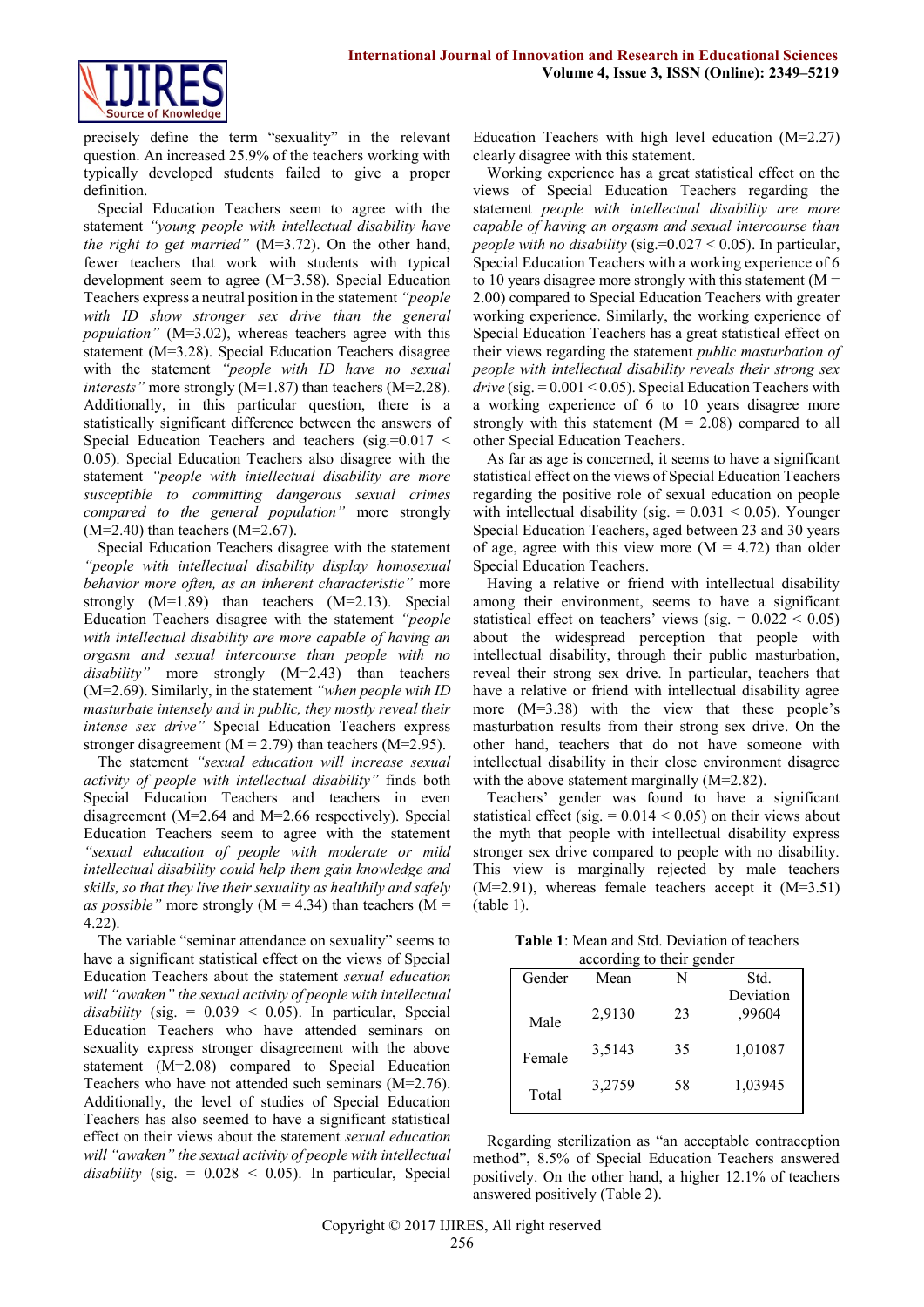

**Table 2 -** Views on sterilization

|                                                                            | <b>Sample Group</b>                                   |                 |  |
|----------------------------------------------------------------------------|-------------------------------------------------------|-----------------|--|
|                                                                            | <b>Special</b><br><b>Education</b><br><b>Teachers</b> | <b>Teachers</b> |  |
| It satisfies the fears of<br>the society                                   | 19 (40.4%)                                            | 16(27.6%)       |  |
| It is a cruel form of<br>sexuality control and it<br>constitutes an abuse. | $24(51.1\%)$                                          | $35(60.3\%)$    |  |
| It is an acceptable<br>contraception method.                               | $4(8.5\%)$                                            | $7(12.1\%)$     |  |
| Total                                                                      | 47 (100.0%)                                           | 58 (100.0%)     |  |

Having a relative or friend with intellectual disability has a significant statistical effect (sig =  $0.026 \le 0.05$ ) on teachers' views about accepting sterilization as a contraception method. 30.8% of the teachers that have a relative or friend with intellectual disability accept this statement. On the other hand, only a 6.7% of the teachers that do not have a relative or friend with intellectual disability share the same opinion (Table 3).

**Table 3:** Cross Tabulation among teachers. Views on sterilization

|                                                           |               | Do you have a<br>relative or<br>friend/familiar<br>with ID in your<br>close<br>environment?<br>YES. | NO       | Total  |
|-----------------------------------------------------------|---------------|-----------------------------------------------------------------------------------------------------|----------|--------|
| It satisfies the                                          | Frequency     |                                                                                                     | 15       | 16     |
| fears of the<br>society                                   | $\frac{0}{0}$ | $7.7\%$                                                                                             | 33.3%    | 27.6%  |
| It is a cruel form                                        | Frequency     | 8                                                                                                   | 27       | 35     |
| of sexuality<br>control and it<br>constitutes an<br>abuse | $\frac{0}{0}$ | 61.5%                                                                                               | $60.0\%$ | 60.3%  |
| It is an                                                  | Frequency     | 4                                                                                                   | 3        | 7      |
| acceptable<br>contraception<br>method                     | $\frac{0}{0}$ | 30.8%                                                                                               | 6.7%     | 12.1%  |
| Total                                                     | Frequency     | 13                                                                                                  | 45       | 58     |
|                                                           | $\%$          | 100.0%                                                                                              | 100.0%   | 100.0% |

# **IV. DISCUSSION**

The data analysis showed that 25% of the sample failed to give a precise definition of the term *sexuality*. This verifies the researches that highlight the subjective interpretation of the term [6]. In this research, it was pointed out that participants confuse *sexuality* with *sexual intercourse* or *sex appeal*. This confusion results from the inadequate education of both Greek Special Education Teachers as well as teachers on the matter. We need to notice, here, that "sexuality" is a taboo issue for the Greek society, even today.

In general, this research showed that Special Education Teachers adopt a more positive attitude towards sexuality of people with intellectual disability, compared to teachers working with students with no disability. This finding is also verified by other related researches [2]. Furthermore, both the target group as well as the control group have a positive attitude towards the right of young people with mild intellectual disability to get married. Similarly, many researches have shown positive attitudes of adults that take care of people with intellectual disability towards marriage, but not maternity [12]. On the other hand, the researches of Leyser and Abrams [20], Brantlinger [7, 8, 9] and Wolfe [40] have shown the negative attitudes of teachers towards marriage or people with mild intellectual disability. As for the myth that people with intellectual disability are asexual [4], it is rejected by the Special Education Teachers of the sample. However, they express a neutral attitude towards the myth that people with intellectual disability present stronger sex drive compared to people with no disability in the general population. This research showed that Greek teachers tend to accept the myth of excessive libido of people with intellectual disability. More specifically, female teachers agree with this myth more than male teachers do, even though some similar researches emphasize gender neutrality on forming attitudes towards sexuality of people with intellectual disability [11, 16].

Furthermore, almost all participants rejected the statement *homosexuality is an inherent characteristic of people with intellectual disability*. On the contrary, they express a neutral attitude and they do not reject the statements: *people with intellectual disability commit sex crimes more often*, *they are more capable of having an orgasm* and *through their public masturbation they reveal their strong sex drive*. It is therefore clear that some stereotypes regarding the sexuality of people with intellectual disability are still maintained among Greek Special Education Teachers, as well as teachers.

Special Education Teachers with working experience between 6 and 10 years reject the view that *people with intellectual disability, through their public masturbation, reveal their strong sex drive*, as well as the view that *people with intellectual disability are more capable of having an orgasm*, showing the progressive attitudes on these issues. However, regarding public masturbation, teachers that have a relative or friend with intellectual disability present rather conservative attitudes. Here, we need to point out that some researches conclude that the parameter of having a relative or friend with intellectual disability in a teacher's environment is positive [2], whereas some others find it neutral [16], regarding the formation of attitudes towards sexuality of people with intellectual disability.

The majority of the sample have a neutral attitude towards the view that sexual education re-inforces the sexual activity of people with intellectual disability. Of course, there are some participants who adopt the stereotype that sexual education may "push" people with intellectual disability to dangerous sexual experimentations [18]. However, this stereotype is rejected by Special Education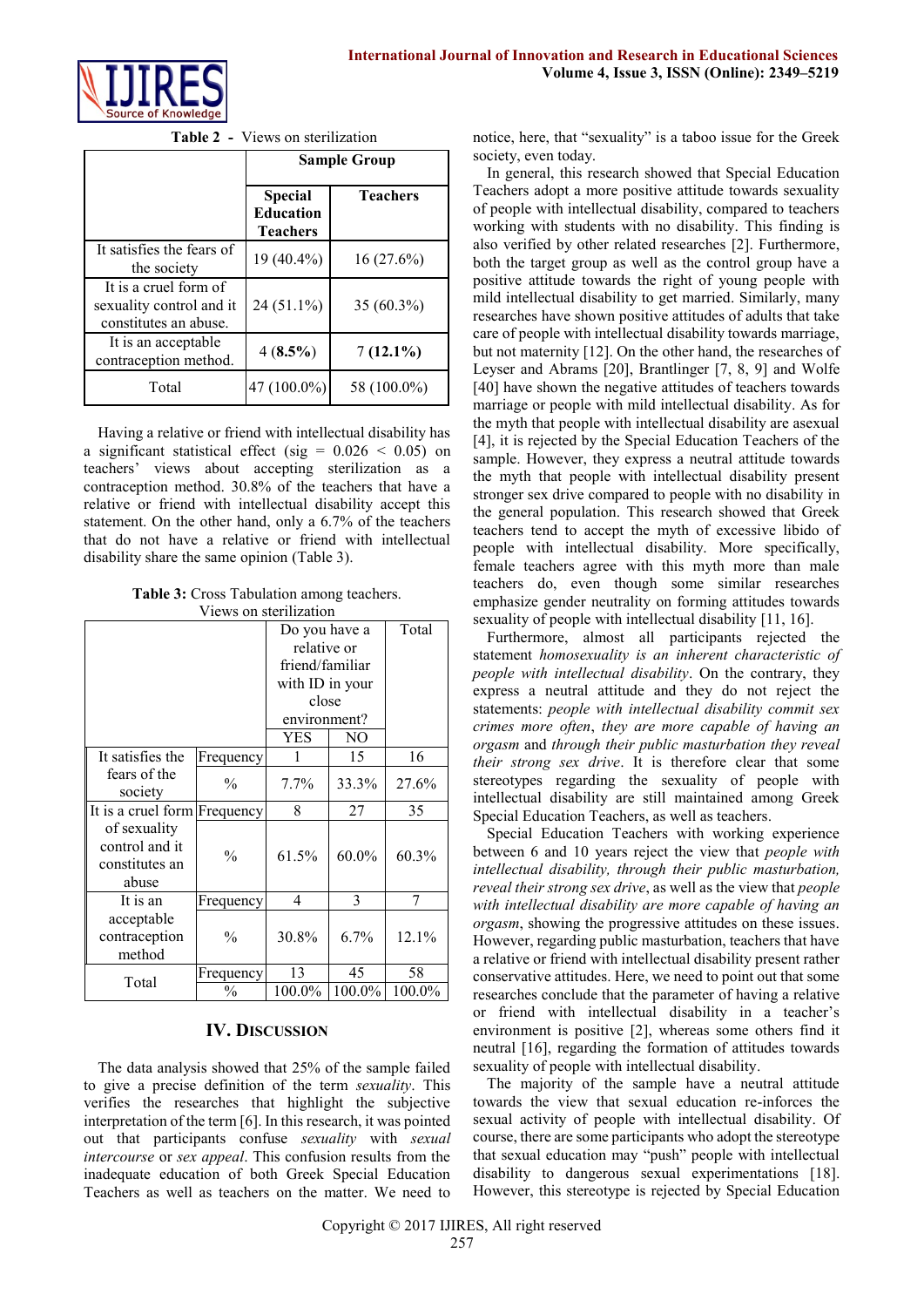

Teachers who have attended seminars on sexuality and have a high level of studies. Several researches indicate that high education level and specialization are very important factors of forming positive attitudes towards issues regarding the sexuality of people with intellectual disability [24]. In general, the sample accepts the positive results of sexual education on people with intellectual disability in a great extent. Specifically, younger Special Education Teachers seem to completely agree with the necessity of sexual education on people with intellectual disability. This finding is common to other related researching attempts [16]. Young age and high education level, as demonstrated in a number of researches, contribute positively in forming liberal attitudes towards sexuality of people with intellectual disability [2, 11, 24].

As far as sterilization of people with intellectual disability is concerned, only a minor percentage of the participants accept it. However, participants working with students with no disability and have a relative or friend with intellectual disability in their close environment accept sterilization in multiple percentage compared to those teachers who do not know people with intellectual disability. Aunos & Feldman [2] mention researches which show that even parents are positive towards sterilization of their children with intellectual disability.

Teaching experience of Special Education Teachers in this research seemed to play a special role in the formation of their attitudes towards sexuality of people with intellectual disability. Specifically, Special Education Teachers that are at the beginning (0 to 5 years of experience) or at the end (over 11 years of experience) of their career express more conservative views, compared to those who are in the middle of their working life (6 to 10 years of experience) and whose views are more progressive. The lack of experience at the beginning of their working life, as well as job burnout that they feel towards the end of their career, may be the reasons for adopting these conservative attitudes.

The respondent teachers that have a relative or friend with intellectual disability in their environment expressed more conservative attitudes towards the issue of public masturbation of people with intellectual disability. This finding is consistent with the findings of other researches, which point out that the closer a relation with people with disability, the greater the rejection and the negative attitudes towards them [27]. This rejection is increased by the lack of specialized knowledge about sexuality of people with intellectual disability, something that is also verified by the views that some teachers expressed in the present research [42].

#### **V. CONCLUSION**

Through the data analysis of this research attempt, we notice the emerging profile of the Greek Special Education Teacher who adopts positive and modern attitudes towards sexuality of people with intellectual disability. It is the Special Education Teacher that has a high education level, has attended seminars on sexuality, it is man, young in age and with working experience between 6 and 10 years.

However, the Greek State ought to take all the necessary measures, so that the entire Special Education community, as well as teachers working with students with no disability, reject myths and stereotypes related to sexuality of people with intellectual disability. This can only be achieved by properly educating the teachers community on issues regarding the both two genders relations of these people.

#### **VI. LIMITATIONS**

The small number of sample, as well as the fact that it was taken from only one Greek Prefecture, Thesprotia in particular, does not allow generalization of the findings. Furthermore, the fact that no parents of people with intellectual disability were asked regarding their children's sexuality, limits exploitation of the findings.

#### **REFERENCES**

- [1] Abbott, D. & Howarth, J. (2007). Still Off-Limits? Staff Views on Supporting Gay Lesbian and Bisexual People with Intellectual Disabilities to Develop Sexual and Intimate Relationships. *Journal of Applied Research in Intellectual Disability,* 20*,* 116- 126.
- [2] Aunos, M. & Feldman, M.A. (2002). Attitudes towards Sexuality, Sterilization and Parenting Rights of Persons with Intellectual Disabilities. *Journal of Applied Research in Intellectual Disabilities,* 15, 285-296.
- [3] Azzopardi-Lane, C. & Callus, A. M. (2014). Constructing sexual identitie people with intellectual disability talking about sexuality. *British Journal of Learning Disabilities,* 43, 32–37.
- [4] Ballan, M. (2001). Parents as sexuality educators for their children with developmental disabilities. *Siecus Report*, 29, 14-19.
- [5] Bernert, D. J. & Ogletree, R. J. (2013). Women with intellectual disabilities talk about their perceptions of sex. *Journal of Intellectual Disability Research*, 57, 240–249.
- [6] Blum, R. W., Beuhring, T., Shew, M. L., Bearinger, L. H., Sieving, R. E. & Resnick, M. D. (2000). The effects of race/ethnicity, income, & family structure on adolescent risk behaviours*. American Journal of Public Health,* 90, 1879-1884.
- [7] Brantlinger, E. A. (1988a). Teachers' perception of the parenting abilities of their secondary students with mild mental retardation. *RASE* 9, 31–43.
- [8] Brantlinger, E. A. (1988b). Teachers' perceptions of the sexuality of their secondary students with mild mental retardation. *Education and Training in Mental Retardation* 23, 2437.
- [9] Brantlinger, E. A. (1992a). Professionals' attitudes toward the sterilization of people with disabilities. *Journal of the Association of Persons with Severe Handicaps,* 17, 4–18.
- [10] Charman, T. & Clare, I. (1992). Education about the laws and social rules relating to sexual behavior. *Mental Handicap*, 20, 74- 80.
- [11] Cuskelly, M. & Bryde, R. (2004). Attitudes towards the sexuality of adults with an intellectual disability: parents, support staff, and a community sample. *Journal of Intellectual and Developmental Disability,* 29 (3), 255-264.
- [12] Cuskelly, M., & Gilmore, L. (2007). Attitudes to Sexuality Questionnaire (Individuals with an Intellectual Disability): Scale development and community norms. *Journal Of Intellectual & Developmental Disability*, 32 (3), 214-221.
- [13] Eastgate, G. (2008). Sexual health for people with intellectual disability. *Salud Publica de Mex*, 50, 255-259.
- [14] Foucault, M. (1978). *The History of Sexuality*. New York: Pantheon Books.
- [15] Horner-Johnson, W. & Drum, C. E. (2006). Prevalence of maltreatment of people with intellectual disabilities: A review of recently published research. *Mental Retardation and Developmental Disabilities Research Reviews,* 12, 57–69.
- [16] Karellou, J. (2003). Laypeople's attitudes towards the sexuality of people with learning disabilities in Greece. *Sexuality and Disability,* 21, 65–84.